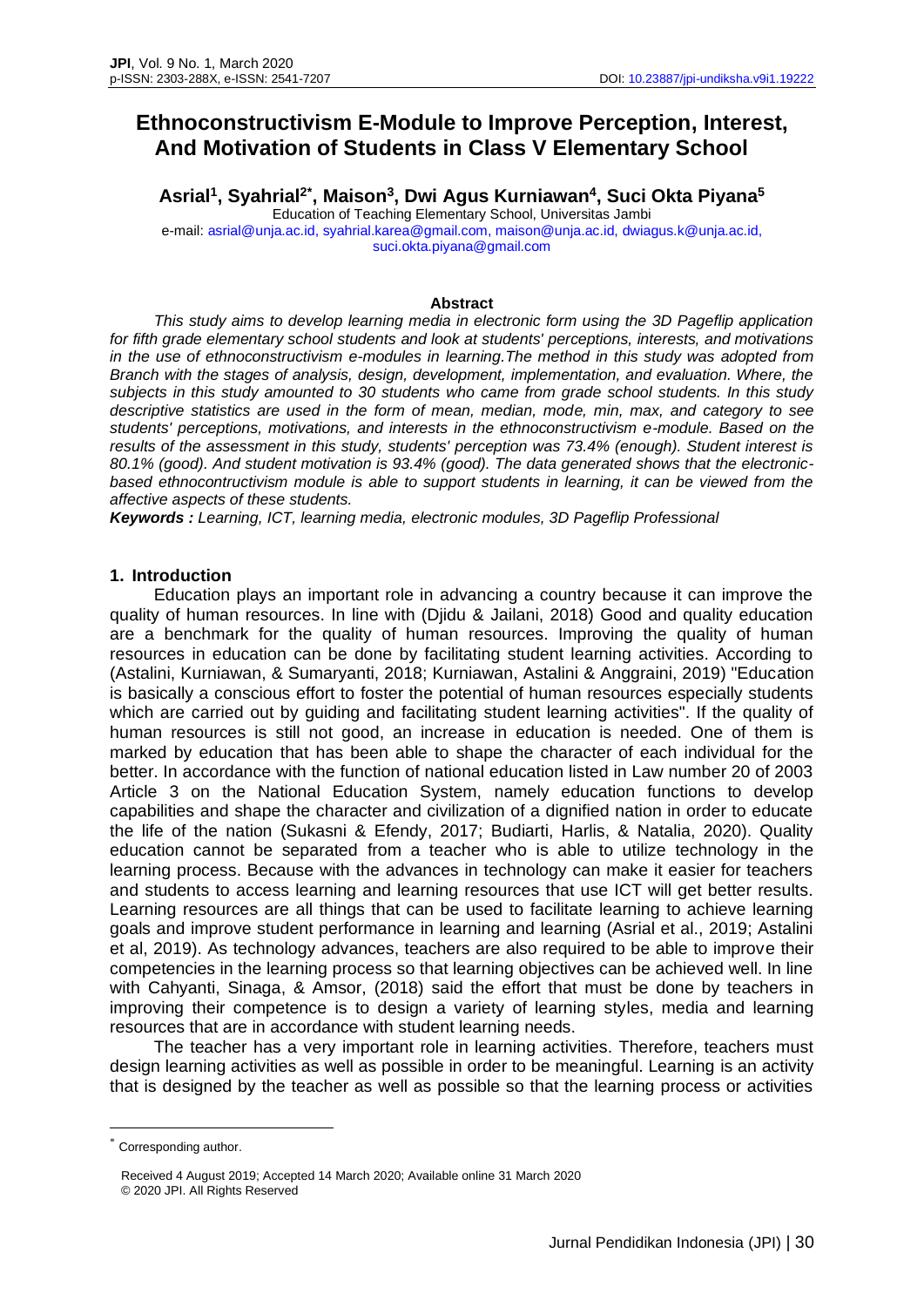occur in students. As a teacher must be able to manage learning well, where students easily understand a concept being learned. In line with Asrial et al (2019) and Darmaji et al (2019), said learning that connects real situations, where the teacher connects learning with the environment around participants will cause learning to be more meaningful, because with direct experience students will easily understand the concepts being learned and relate them to concepts that are already understood. The teacher plays an important role in the learning process, because the teacher has a very large role in the class such as enriching the knowledge of students (Abdel Rahman, 2016).

The learning process will run well, if the teacher uses technology as a learning medium. Utilization of technology as a learning medium will facilitate teachers in delivering the material (Perdana et al, 2017). With the media support the learning process, this will facilitate both educators and students in carrying out learning and have a positive impact on students in the implementation of learning, learning media is needed to facilitate teachers. Learning media can be in the form of pictures, textbooks, e-modules and other technological tools. Teachers who use technology as a learning medium can make the learning process more interesting and seem more real, so students do not feel bored with what is being learned. In line with Darmaji et al (2019) instructional media can demonstrate certain facts, concepts, principles or procedures to make them appear more concrete. So that with the media can provide a more tangible experience, motivating, increasing absorption and memory of students in learning.

The increasingly sophisticated technological advances in education can be utilized by teachers to develop learning media in electronic form. Computers, audio-visual learning media, are considered to have the advantages of learning rather than using print media (visual), (Darmaji et al, 2019). One of the teaching materials in electronic form is e-module. The module is one of the learning tools that can facilitate student learning because it contains clear objectives, subject matter, activity sheets and can check student understanding independently (Citrawathi, Adnyana, & Santiasa, 2016). The use of electronic modules is very helpful for teachers in the learning process. (Wulansari, Kantun, & Suharso, 2018) e-modules are teaching materials that can help students to learn subject matter independently in their use of electronic media. Because the electronic module can help students to learn individually/independently in the classroom, so the teacher in learning only as a facilitator. In line with (Koderi, 2017) An electronic module was developed to enable students to do and improve learning outcomes independently. The electronic modules used in learning must be designed by the teacher very interestingly, such as the teacher displaying several pictures and videos in the module so that students do not feel bored in the learning process and the objectives of learning can be achieved easily. In line with (Imansari & Sunaryantiningsih, 2016) electronic modules can display text, images, animations, and videos through computers and the existence of e-modules can improve students' understanding of concepts and learning outcomes (Suyatna et al, 2018).

The use of e-modules as teaching materials that use technology can make it easier for teachers to introduce cultures that exist around students. Where the teacher can associate the material being studied with local wisdom that is around in the lesson. The integration aims to make students aware of the local wisdom in their area so that values can be preserved within that local wisdom. Local wisdom includes a variety of knowledge, views, and values both obtained from previous generations and various experiences in the present (Asrial et al, 2019; Maison et al, 2019). Each region has its own local wisdom gained through community experience. Local wisdom is the intelligence of certain people which is obtained through their experience and not necessarily owned by other communities (Wijana, 2015). Local wisdom needs to be preserved, especially the values contained therein by students so as not to be influenced by outside cultures that can affect one's character. In life, local wisdom is used as a guide because it contains values that have been passed down through generations and are believed to be able to bring good influence in society. In line with Alqomayi (2018) local wisdom is a product of the culture of the past which is worthy of being constantly held on to life. Although local value, but the value contained therein is considered to be very universal.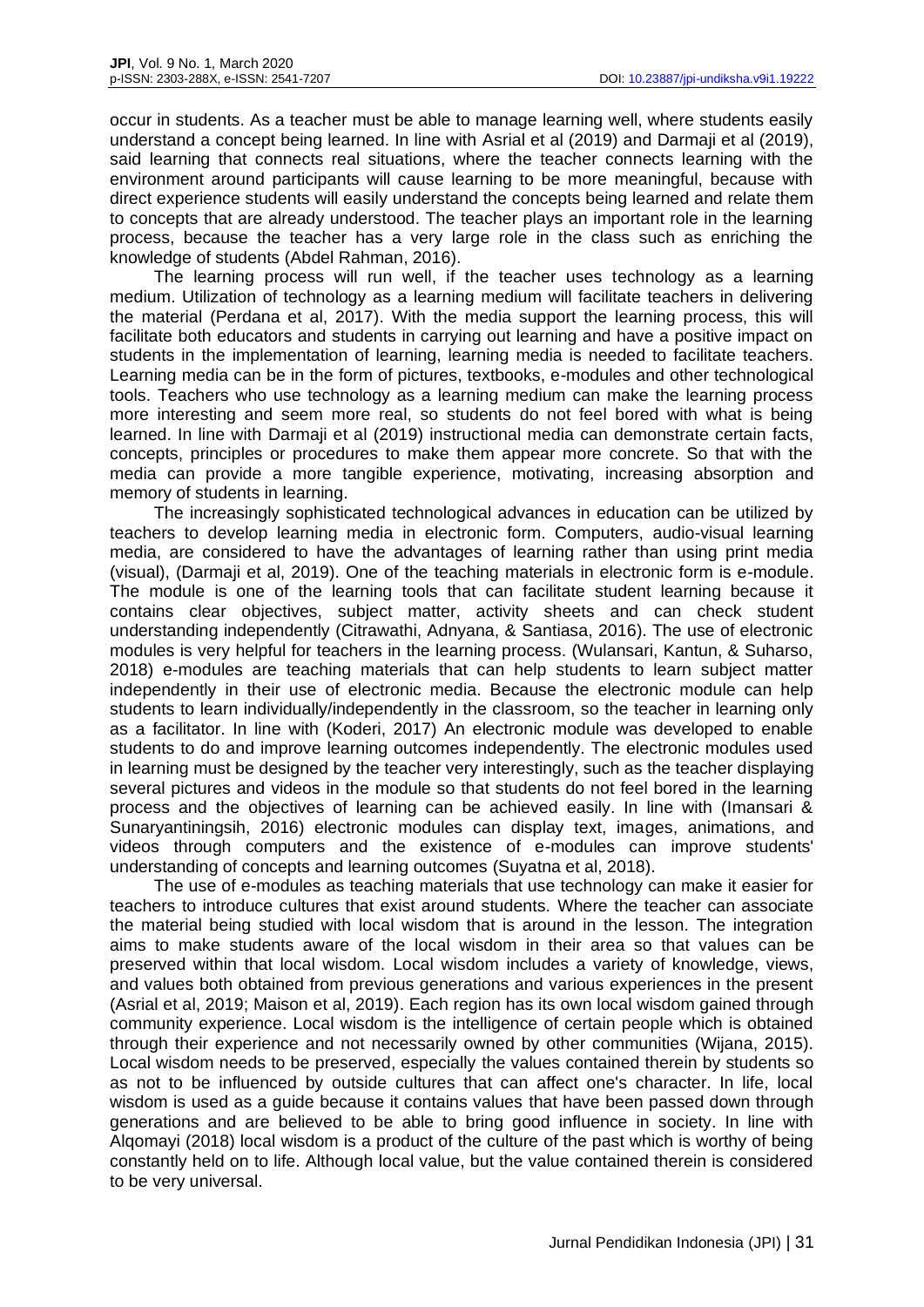Based on the results in the field, teachers have difficulty implementing learning related to ethno in the learning process. Because the teacher cannot use technology as a learning medium. Even though in every school there are already several kinds of technology that support the learning process such as computers and laptops. Therefore, ethnocontructivism electronic module based on 3D Pageflip Professional software is needed to facilitate teachers in delivering learning material related to the culture of students' environments.

The electronic module developed using 3D Pageflip Professional software has a very attractive appearance, because by using the 3D Pageflip software the module has the appearance of a real book. Where the electronic module based on Pageflip Professional 3D can move like flipping a book, can display images, audio, animation and video that makes users (teachers or students) feel interested to use it in the learning process (Syahrial et al, 2019). Therefore, before using 3D Pageflip Professional teachers must design an electronic module display with very interesting so that in the learning process students feel happy, not easily bored or fed up and the learning material delivered by the teacher can be absorbed easily, and the objectives of learning can be achieved (Manasia, 2015; Astalini et al, 2019; Darmaji et al, 2019; Maison et al, 2020).

This research aims to; (1) Producing 3D Pageflip Professional ethnocontructivism electronic modules that meet good eligibility criteria; (2) Knowing the results of the questionnaire perception, interest, and motivation from the use of ethnocontructivism-based electronic modules 3D Pageflip Professional in learning.

# **2. Method**

This research is adapts the Branch (2009), is Analysis, Design, Development, Implementation, Evaluation. For this reason, this study aims to develop learning products that will be used in schools. According to (Silalahi, 2015) development research is research that focuses on product development, both industrial products and learning products in the school world that are systematically tested in the field, evaluated, and refined to meet effective criteria, and quality so that they are suitable for use.

The analysis phase is the first stage before developing a product. At this stage the needs and objectives of learning are analyzed for what students will learn. In line with (Trisiana & Wartoyo, 2016) The analysis phase is a process of defining what will be learned by the learning participants, namely conducting a needs analysis, identifying problems, and doing a task analysis. After the needs are analyzed, the researcher designs the product to be developed. The design phase consists of compiling electronic module contents such as collecting material, stories, crafts and preparation of instruments equipped with several images, animations and videos to make students interested in learning. In line with (W. Sari, Jufrida, & Pathoni, 2017) in making e-modules must collect learning material first, then presented with pictures, videos, and animations related to the material. In the development stage, teaching materials in the form of ethnocontructivism electronic module based on 3D Pageflip Professional are made based on the designs that have been designed. In line with Mulyatiningsih (2011) at the development stage, conceptual designs produced at the design stage are realized into products that are ready to be implemented in class. After the development phase, the implementation of 3D Pageflip Professional ethnocontructivism electronic module is implemented in real conditions, namely in the classroom. The 3D Pageflip Professional ethnocontructivism electronic module was tested on grade 5 elementary school students to determine student motivation in learning. In line with (I. P. Sari, 2018) the design or method that has been developed is implemented in a real situation namely in the classroom. The last stage is the evaluation stage, this stage is carried out by conducting a feasibility test on the electronic module ethnocontructivism based on 3D Pageflip Professional and its effect on student learning outcomes. In line with (Tegeh & Kirna, 2013) an evaluation is carried out to determine the effect of the product on student learning outcomes and broad learning quality.

This research was conducted in State Elementary School 64 / I Muara Bulian, Batanghari in the 2018/2019 school year, with research subjects for all VC grade students totaling 30 students. Data collection techniques used in this study were perception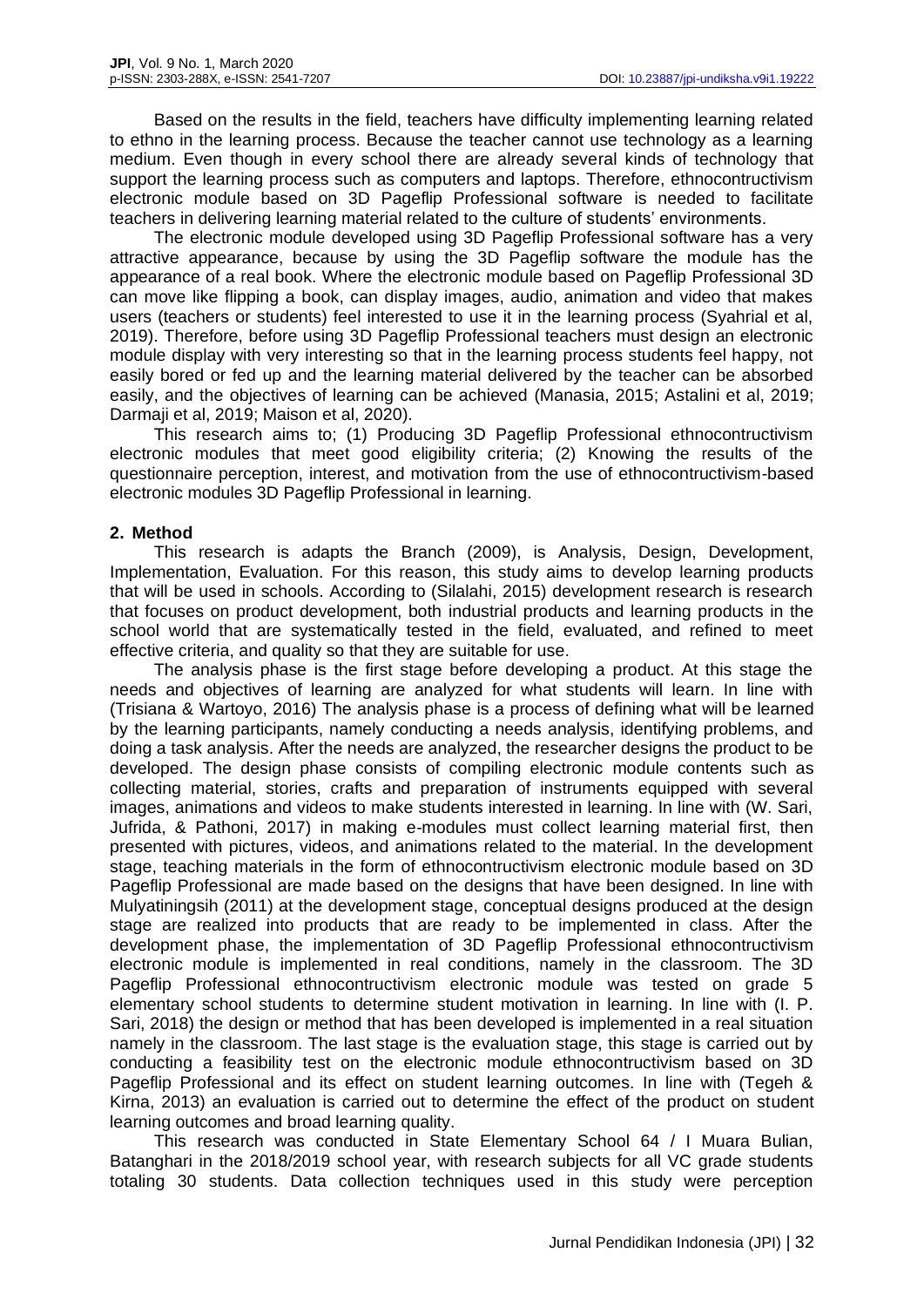questionnaire, questionnaire of interest and student motivation questionnaire on the use of E-Module Ethnocontructivism Based on 3D Pageflip Professional in the learning process. Data obtained from the questionnaire was measured using a Likert scale technique with five answer choices for each statement of the 20 statements for and each answer has its own score interval which can be seen in the following table.

| <b>Interval Skor</b> | Category      |  |
|----------------------|---------------|--|
| 20.0-36.0            | Very Not Good |  |
| 36.1-52.0            | Not Good      |  |
| 52.1-68.0            | Enough        |  |
| 68.1-84.0            | Good          |  |
| 84.1-100             | Very Good     |  |

**Table 1**. The Category of Questionnaire for Perception, Motivation and Interest

This study uses descriptive qualitative data analysis techniques by describing the results of product development in the form of Mean, Median, Mode, Range, maximum values and minimum values for each variable. To get these results, the data is processed using SPSS 22 software.

# **3. Results and Discussion**

This research is a research development that produces teaching materials in the form of ethnocontructivism electronic module based on 3D Pageflip Propessional. The development procedure starts with the needs analysis first. At this stage the needs and objectives of learning are analyzed for what will be learned by students based on the results in the field, especially grade V elementary school teachers have difficulty in linking learning material with local local wisdom. Therefore the need for teaching materials that the description of the material is related to local culture so that students know the local wisdom in their area and are able to preserve the values contained in local wisdom. The design phase consists of compiling the contents of electronic modules such as materials, stories, crafts and instrument preparation. This stage is carried out by linking materials, stories and crafts with ethno in the local area. At the development stage, the design that has been compiled is made into a product of teaching materials based on ethnoconstructivism using 3D Pageflip. Therefore a 3D Pageflip Professional application is needed to display an ethnocontructivism module.

Electronic module components include the title / cover page, core competencies, basic competencies, learning objectives, ethno stories, questions, material description, evaluation, and crafts.

# *3.1. Cover*

The cover contains the module title, class, author name and user.



**Figure 1**. Cover Page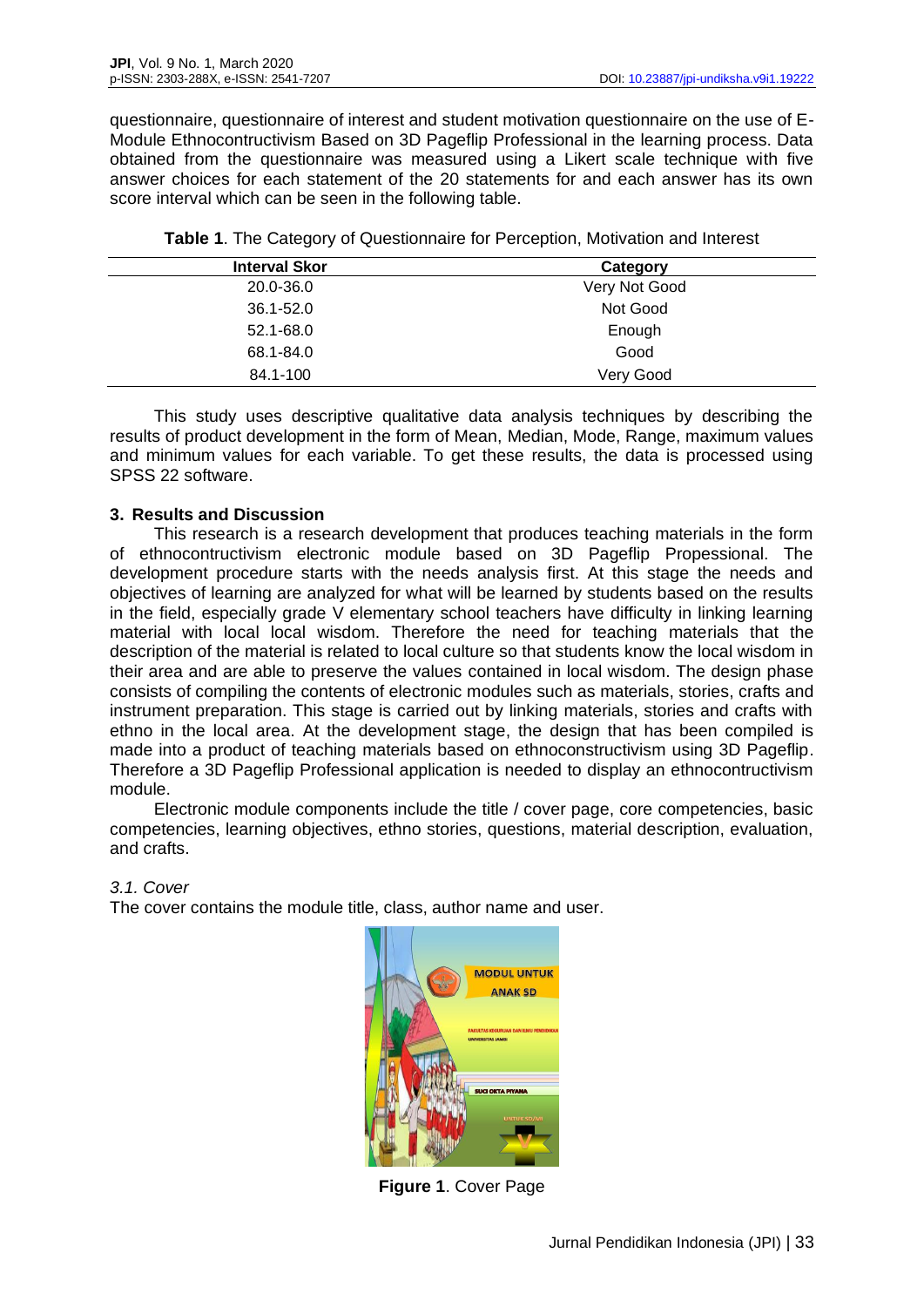#### *3.2. Core Competencies*

This competency consists of spiritual competencies, social competencies, knowledge competencies, and skills competencies.



**Figure 2.** Competencies page

# *3.3. Basic Competencies and Indicators.*

Basic competence is a competency that must be mastered by students in each subject. This indicator is obtained from basic competencies that can be developed into several indicators, then the indicator is reduced to a learning objective in accordance with Bloom's Taxonomy.



**Figure 3.** Basic Competence page

### *3.4. Learning Objectives.*

It is a development of basic competencies that contain goals to be mastered or achieved by students in learning.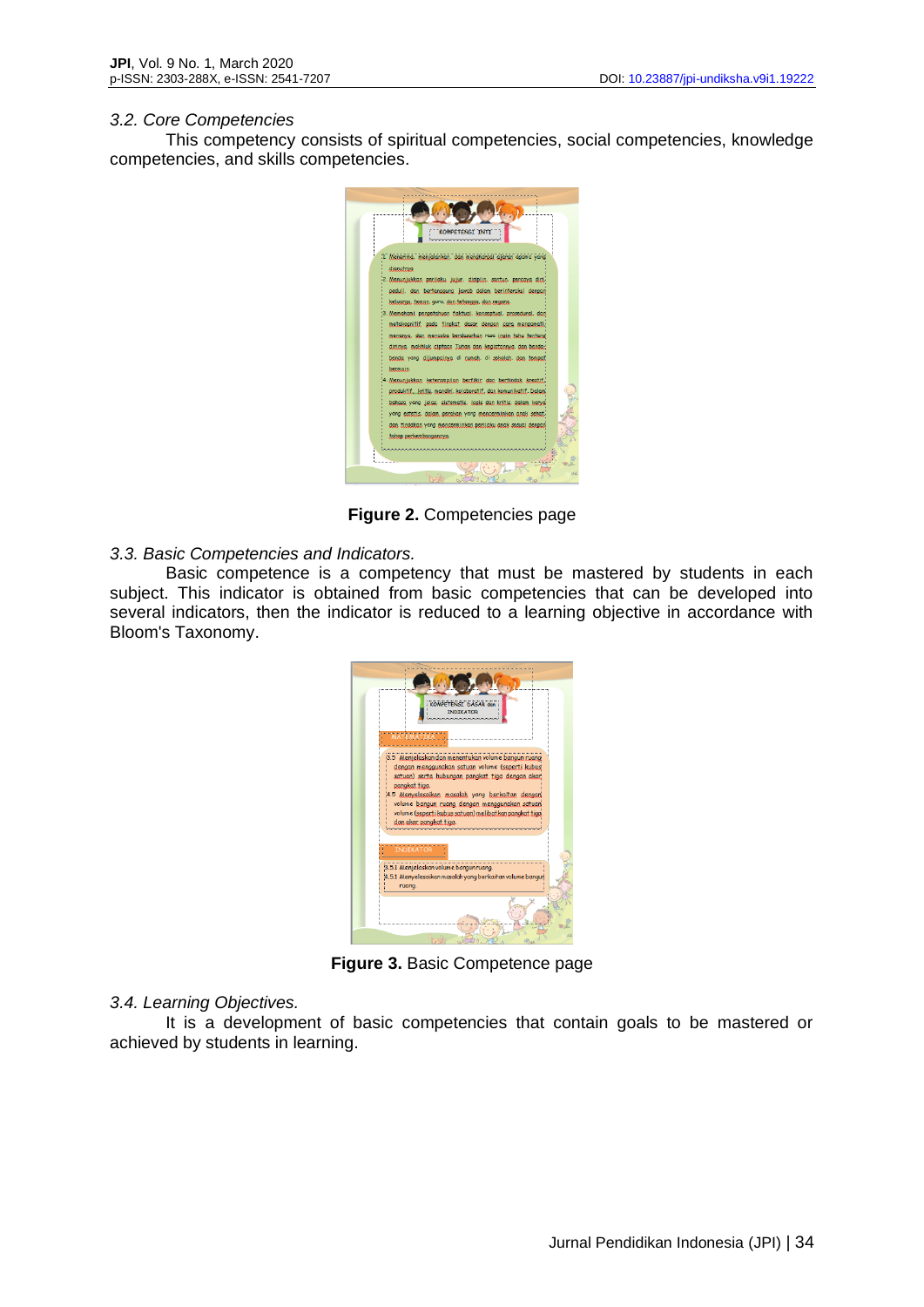

**Figure 4.** Indicator Pages and Learning Objectives

*3.5. Story*

The story presented relates to the culture in the local area, especially the jambi area.



**Figure 5.** Story page

# *3.6. Questions*

This page contains several questions about the story that has been presented.

| <b>CATE OF</b><br><b>AYO BERLATIH</b><br>. Sabutkan cantah banda yang barbantuk tabung?!                                                  |
|-------------------------------------------------------------------------------------------------------------------------------------------|
| <b>Jawab</b> :<br><b><i><u><u><u><u></u></u></u></u></i></b>                                                                              |
| Sebutkan sifat-sifat persegi panjang dan tentukan besar sudut pada persegi<br>panjang?<br><b>Tawab</b><br>ï<br>٠                          |
| Sebuah lingkaran memiliki jari-jari 50cm2. Coba hitungiah keliling lingkaran<br>tersebut darigin manggunakan $x = \frac{27}{3}$ ?<br>ï    |
| Berapakah volume karucut yang terpancung dengan alas 50 cm dan tinggi 70 cm3<br>Tawab:<br>ī<br>ı                                          |
| b<br>Buatlah gambar jaring jaring kerucut?<br>Tawab:<br><br>,,,,,,,,,,,,,,,,,,,,,,,,,,,,,,<br><b>MAANAHAANAHAANA</b><br><b>Www.www.ww</b> |
|                                                                                                                                           |

**Figure 6.** Questions page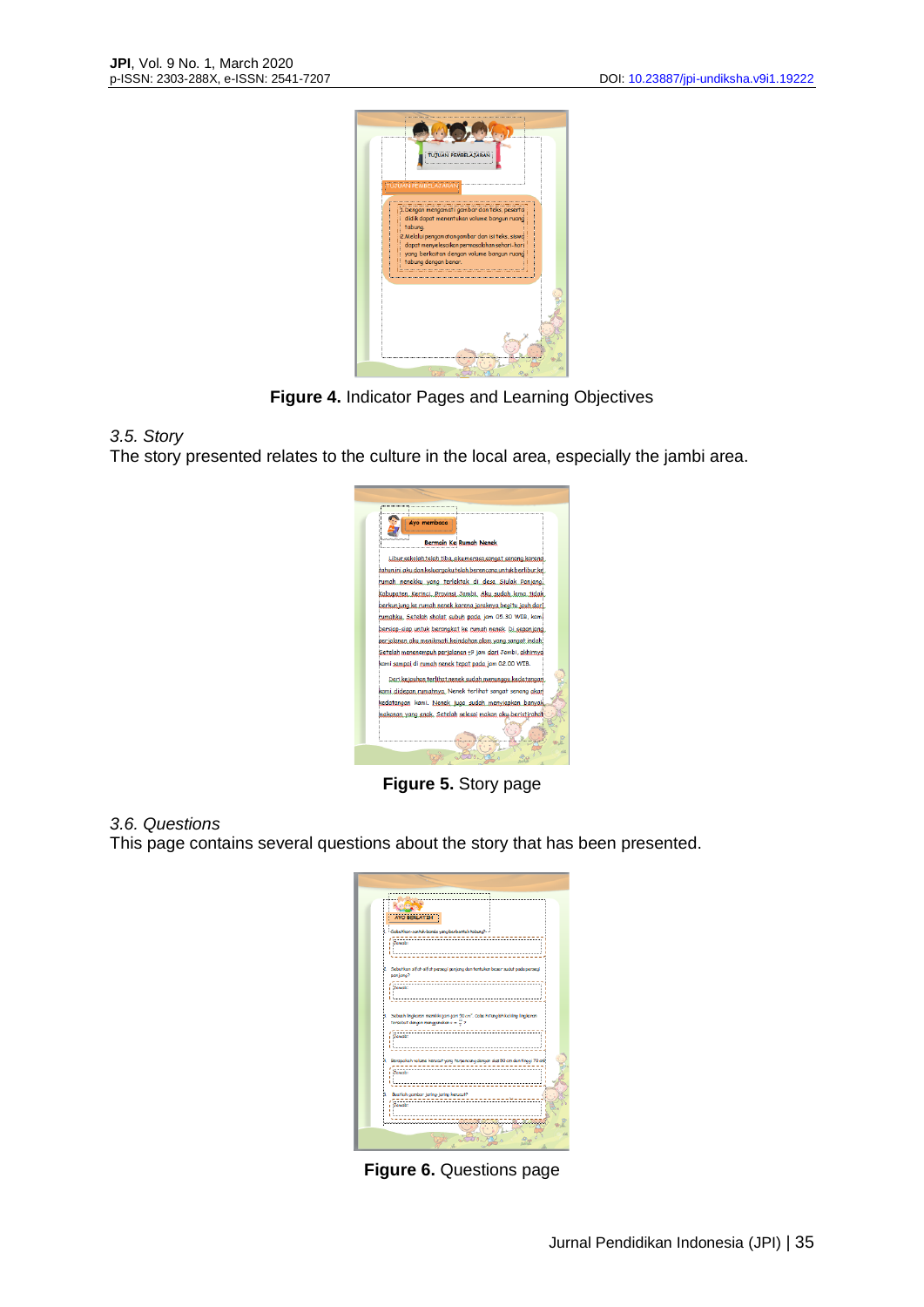#### *3.7. Description of the material*

Description of the material contains explanations of material related to the story and in accordance with the basic competencies that students must master in the learning process.



**Figure 7.** Material Description Page

#### *3.8. Evaluation*

Evaluations are given to measure students' abilities in the form of exercises and assignments related to the lessons that have been delivered.

| <b>ALL HORA</b><br><b>AYO BERLATIH</b><br><u><i><u>immumumumumumumu</u></i></u><br>- Sabuthan cantah banda yang barbantuk tabung?                                 |  |
|-------------------------------------------------------------------------------------------------------------------------------------------------------------------|--|
| Tawab:                                                                                                                                                            |  |
| Sebutkan sifat-sifat persegi panjang dan tentukan besar sudut pada persegi<br>panjang?<br><b>Jawab</b>                                                            |  |
| Sebuah Ingkaran memiliki jari-jari 50cm <sup>2</sup> . Coba hitungkh keliling lingkaran<br>tersebut dargen manggunakan $x = \frac{27}{7}$ ?<br><b>Tawab:</b><br>١ |  |
| Berapakah volume kerucut yang terpancung dengan das 50 cm dan tinggi 70 cm<br>i Tawab:                                                                            |  |
| Buatlah gambar jaring-jaring karucut?<br>ō<br>-----------<br><b>Tawab:</b><br>dE                                                                                  |  |
|                                                                                                                                                                   |  |

**Figure 8.** Evaluation Page

#### *3.9. Crafts*

Craft is a task given by the teacher to measure students' skills. Crafts are given after students learn all the material in one lesson.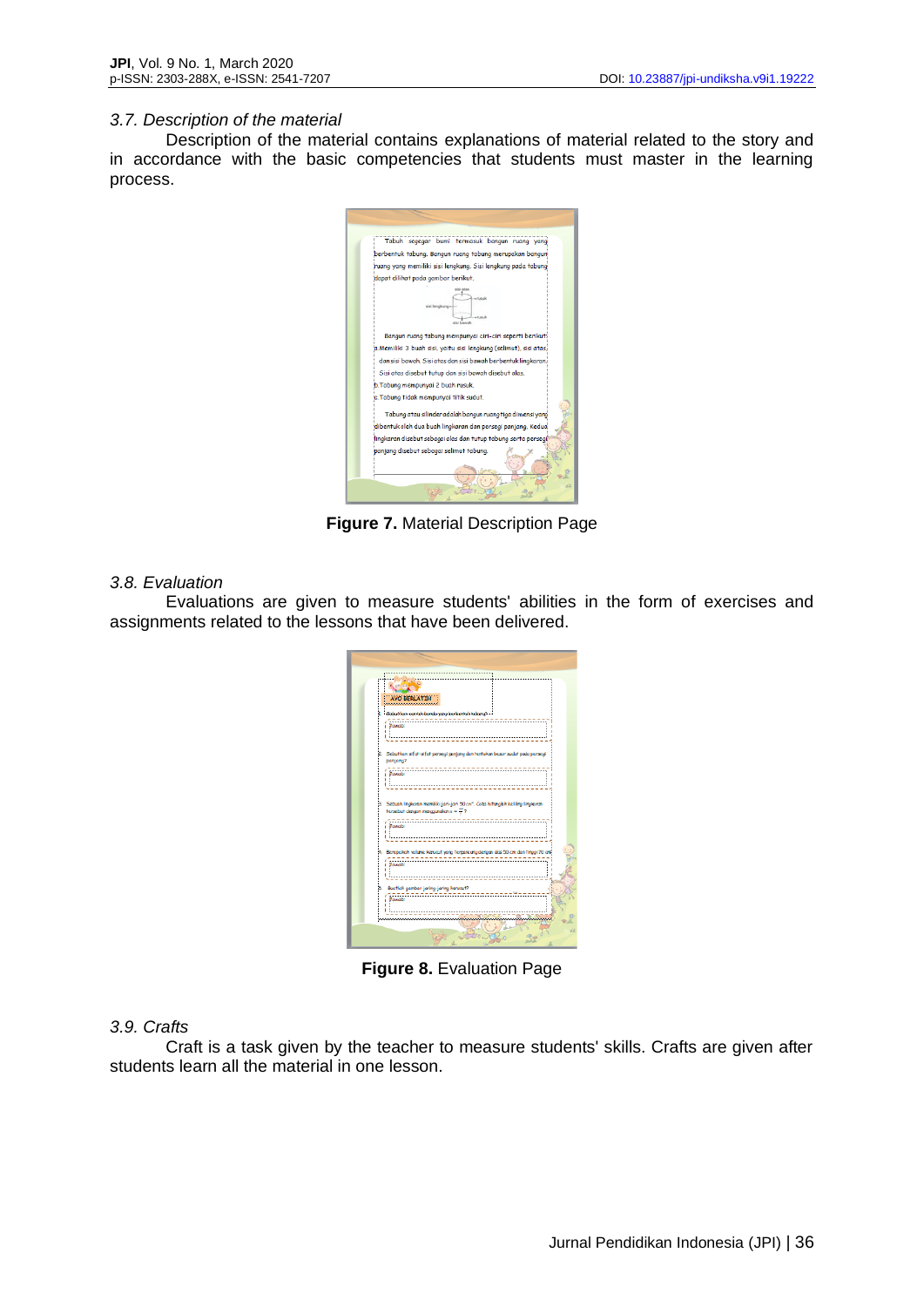

**Figure 9.** Craft Page

The implementation phase was tested on 5th grade elementary school students to determine students' perceptions, interests and motivations. After the module has been developed, the electronic module is tested on V grade students of SD Negeri 64/I Muara Bulian as teaching material in learning activities that last for 2x45 minutes. Before learning activities take place, V grade students are divided into 5 small groups with the number of students in each group of 5 students. After the trial run is completed, students are asked to fill in the response questionnaire, the questionnaire of motivation and the questionnaire of interest in using the 3D module ethnocontructivism-based electronic module Professional Pageflip in the learning process.

The results of perception data obtained from students using the perception questionnaire on the use of electronic modules in learning activities can be seen in the following table.

| <b>Classification</b> |                 |               |              | Mean  | Median | Mode | Min | Max | %    |
|-----------------------|-----------------|---------------|--------------|-------|--------|------|-----|-----|------|
| Questionnaire         | <b>Interval</b> | Category      | <b>Total</b> |       |        |      |     |     |      |
| Perception            | $20.0 - 36.0$   | Very Not Good | -0           |       |        |      |     |     |      |
|                       | $36.1 - 52.0$   | Not Good      |              |       |        |      |     |     | 0    |
|                       | $52.1 - 68.0$   | Enough        | 28           | 61.97 | 61.00  | 61   | 57  | 81  | 93.4 |
|                       | $68.1 - 84.0$   | Good          | 2            |       |        |      |     |     | 6.6  |
|                       | $84.1 - 100.0$  | Verv Good     |              |       |        |      |     |     |      |
| Total                 |                 |               | 30           |       |        |      |     |     | 100  |

Table 2 explained regarding the statistical description of students' perceptions on the use of e-module ethnocontructivism based on 3D Pageflip Professional it can be seen that the score scores obtained from 30 respondents produced valid data with an average of 61.97, a median of 61.00, mode 61, minimum value of 57 and a value of a maximum of 81.

To show the results of students' perceptions included in the excellent, good, enough, not good, and not very good categories, it can be seen in the table based on the interval of scores. Data obtained by 30 respondents showed that the perception results were included in the sufficient category with a frequency of 28 students and a percentage of 93.4%. Judging from the data generated the perception questionnaire shows that there is a positive response from students in the sufficient category.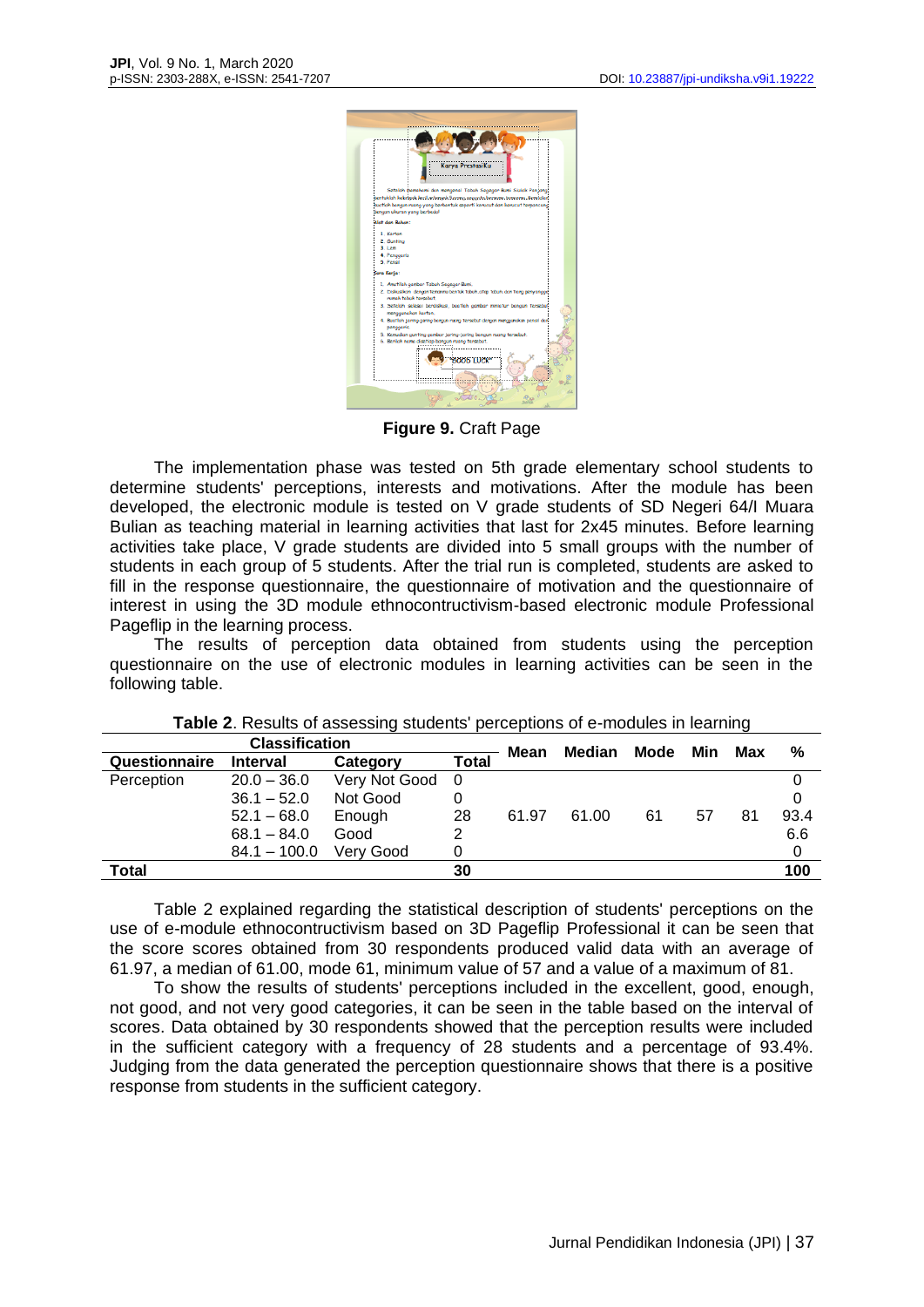| <b>Classification</b> |                 |               |       | <b>Median</b> | Mode  |    |     |     |      |
|-----------------------|-----------------|---------------|-------|---------------|-------|----|-----|-----|------|
| Questionnaire         | <b>Interval</b> | Category      | Total | Mean          |       |    | Min | Max | %    |
| Interest              | 20.0-36.0       | Very Not Good | 0     |               |       |    |     |     | 0    |
|                       | 36.1-52.0       | Not Good      | 0     |               |       |    |     |     | 0    |
|                       | 52.1-68.0       | Enough        | 3     | 75.90         | 76.50 | 81 | 62  | 88  | 9.9  |
|                       | 68.1-84.0       | Good          | 24    |               |       |    |     |     | 80.1 |
|                       | 84.1-100.0      | Verv Good     | 3     |               |       |    |     |     | 10   |
|                       | Total           |               | 30    |               |       |    |     |     | 100  |

|  |  | Table 3. Results of assessment of student interest in e-modules in learning. |  |  |  |  |
|--|--|------------------------------------------------------------------------------|--|--|--|--|
|--|--|------------------------------------------------------------------------------|--|--|--|--|

Table 3 explained regarding the statistical description of students' interest in using emodule ethnocontructivism based on 3D Pageflip Professional it can be seen that the score scores obtained from 30 respondents produced valid data with an average of 75.90, median 76.50, mode 81, with a minimum value of 62 and the maximum score is 88. Based on the interval score of students' interest in the use of 3D Pageflip Professional ethnocontructivism electronic modules consisting of 30 respondents included in both categories with a frequency of 24 students and a percentage of 80.1%.

| <b>Table 4.</b> Results of assessing students' motivation towards e-modules in learning. |  |
|------------------------------------------------------------------------------------------|--|
|------------------------------------------------------------------------------------------|--|

| <b>Classification</b> |                 |               |       |       |        |      |     |     |      |
|-----------------------|-----------------|---------------|-------|-------|--------|------|-----|-----|------|
| Questionnaire         | <b>Interval</b> | Category      | Total | Mean  | Median | Mode | Min | Max | %    |
| Motivation            | 20.0-36.0       | Very Not Good | 0     | 76.93 | 77.00  | 74   | 69  | 90  |      |
|                       | $36.1 - 52.0$   | Not Good      |       |       |        |      |     |     | 0    |
|                       | 52.1-68.0       | Enough        | 0     |       |        |      |     |     | 0    |
|                       | 68.1-84.0       | Good          | 28    |       |        |      |     |     | 93,4 |
|                       | 84.1-100.0      | Very Good     | 2     |       |        |      |     |     | 6,6  |
|                       | Total           |               | 30    |       |        |      |     |     | 100  |

Based on Table 4. Regarding the statistical description of Shiva's motivation on the use of the ethnoconstructivism electronic module based on 3D Pageflip Professional shows that for obtaining a score of 30 respondents produced valid data for Shiva's motivation with an average value of 76.93, a median of 77.00, mode 74, with a minimum value of 69 and the maximum value is 90. Based on the score interval, it can be obtained the results of student motivation from 30 respondents included in both categories with a frequency of 28 and a percentage of 93.4%. The results of the motivation questionnaire data show that students' motivation in learning to use electronic modules is in the good category, meaning that the use of electronic modules can make students eager to learn so that student learning outcomes increase (Prime, 2017; Anggraini & Perdana, 2019; Maison et al, 2019).

The last stage is the evaluation phase, this stage is carried out by conducting a feasibility test of 3D Pageflip Professional ethnocontructivism electronic module. Data obtained from the results of student activities during learning activities using ethnocontructivism electronic module based on 3D Pageflip Professional. Student activities are an inseparable part of the interactions that are triggered by learning media development results (Nurzaelani, Kasman, & Achyanadia3, 2013). The results of perception data on the use of 3D Pageflip Professional ethnocontructivism-based electronic modules produced the same perception, motivation and interest using statistic descriptive. Perceptions of students included in the category enough, while the interests and motivation of students included in both categories. Can be seen from each questionnaire. Students 'perception of the average value of 61.97, a median of 61.00, mode 61, with a minimum value of 57 and a maximum value of 81. Based on the interval score can be obtained students' perceptions of 30 respondents included in the category enough with a 28 students of 93.4%.

For the results of the interest questionnaire obtained an average value of 75.90, a median of 76.50, mode 81, with a minimum score of 62 and a maximum value of 88. Based on the interval score of students' interest in the use of a 3D Pageflip Professional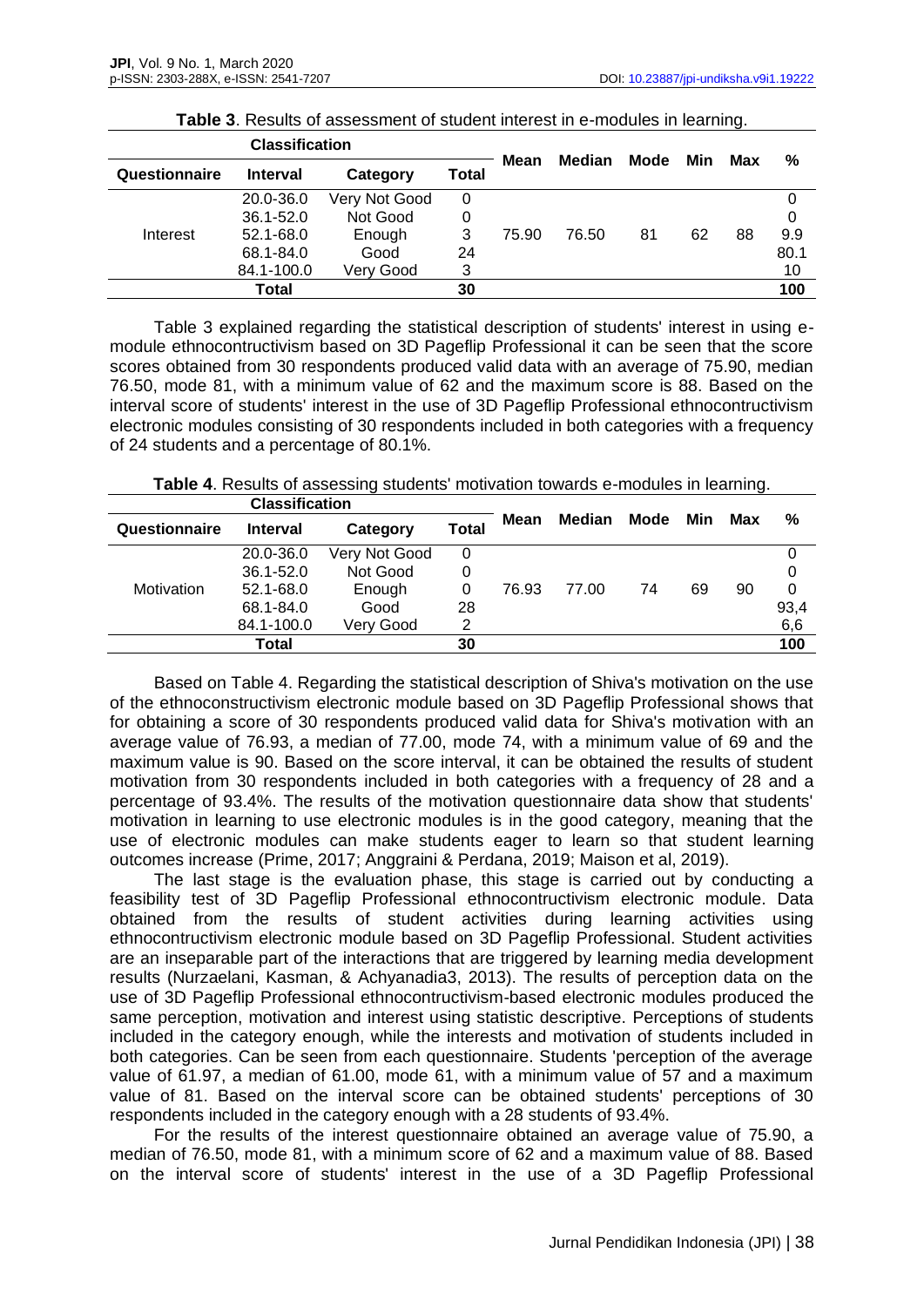ethnocontructivism-based electronic module consisting of 30 respondents included in both categories with a frequency of 24 students and a percentage of 80.1%. From the data generated shows students' interest in learning to use electronic modules well, meaning electronic modules can make students have a desire to learn, so students are always happy to learn. The results of the motivation questionnaire obtained an average value of 76.93, a median of 77.00, mode 74, with a minimum value of 69 and a maximum value of 90. Based on the interval score, student motivation results from 30 respondents included in both categories with a frequency of 28 and a percentage of 93, 4% The results of the motivation questionnaire data indicate that student motivation in learning to use electronic modules is classified in either category, meaning that the use of electronic modules can make students eager to learn so that student learning outcomes increase (Prime, Susbiyanto & Anggraini, 2019; Anggraini & Perdana, 2019). Based on the results of these data can be interpreted that the perceptions, interests and responses of elementary school students are included in both categories, so that the electronic module is feasible to learning process.

### **4. Conclusion and Sugesstion**

This research produces teaching materials in the form of a 3D Pageflip Professional ethnocontructivism-based electronic module developed adapted Branch, 2009 and has an attraction for students. Judging from the questionnaire responses, interests, and motivation of students towards the ethnocontructivism electronic module using the 3D Pageflip application, scores were obtained with good criteria. For perception based on interval scores on the 28 students of 93.4%. For interests with a 24 students of 80.1%. Furthermore, the results of student motivation with a 28 students' of 93.4%. The results of the study can be said that the use of ethnocontructivism electronic modules in the learning process is included in both categories, so the developed electronic modules are considered suitable for use in elementary V grade learning.

## **Acknowladgment**

The researcher would like to express his gratitude to the Minister of Research and Technology for the research grant with the number 060/SP2H/RT/DRPM /2019 and the researcher would like to thank the principal and teachers of SD / 64 State Muara Bulian.

### **References**

- Abdel Rahman Ibrahim, M. H. (2016). Classroom Management The Effectiveness of Teacher's Roles. *Education and Linguistics Research*, *2*(1), 69. https://doi.org/10.5296/elr.v2i1.9053
- Alqomayi, S. (2018). Kearifan Lokal Berbasis Islam Dalam Pelestarian Lingkungan Hidup. *IBDA` : Jurnal Kajian Islam Dan Budaya*, *10*(1), 15–29. https://doi.org/10.24090/ibda.v10i1.46
- Anggraini, L., & Perdana, R. (2019). Hubungan Sikap dan Percaya Diri Siswa Pada Mata Pelajaran IPA di Sekolah Menengah Pertama. *SPEKTRA: jurnal Kajian Pendidikan Sains*, *5*(2), 188-199.
- Anggraini, L., & Perdana, R. (2019). Deskripsi Sikap Siswa Pada Mata Pelajaran Fisika di Sekolah Menengah Pertama. *PSEJ (Pancasakti Science Education Journal)*, *4*(2), 83- 96.
- Asrial, & Dwijaya, A. (2014). Pengaruh Penggunaan Model Pembelajaran Group Investigasi Dan Motivasi Belajar Siswa Terhadap Pemahaman Konsep Sistim Koloid. *J. Ind. Soc. Integ. Chem*, *6*(2), 1–6.
- Asrial, Syahrial, Kurniawan, D. A., Chan, F., Nugroho, P., Pratama, R. A., & Septiasari, R. (2019). Identification : The Effect Of Mathematical Competence On Pedagogic Competency Of Prospective Teacher. *Humanities & Social Sciences Reviews*, *7*(4), 85–92.
- Asrial, Syahrial, Kurniawan, D. A., Perdana, R., & Nugroho, P. (2019). Supporting Technology 4 . 0 : Ethoconstructivist Multimedia for Elementary Schools. *IJOE*, *15*(14), 54–66.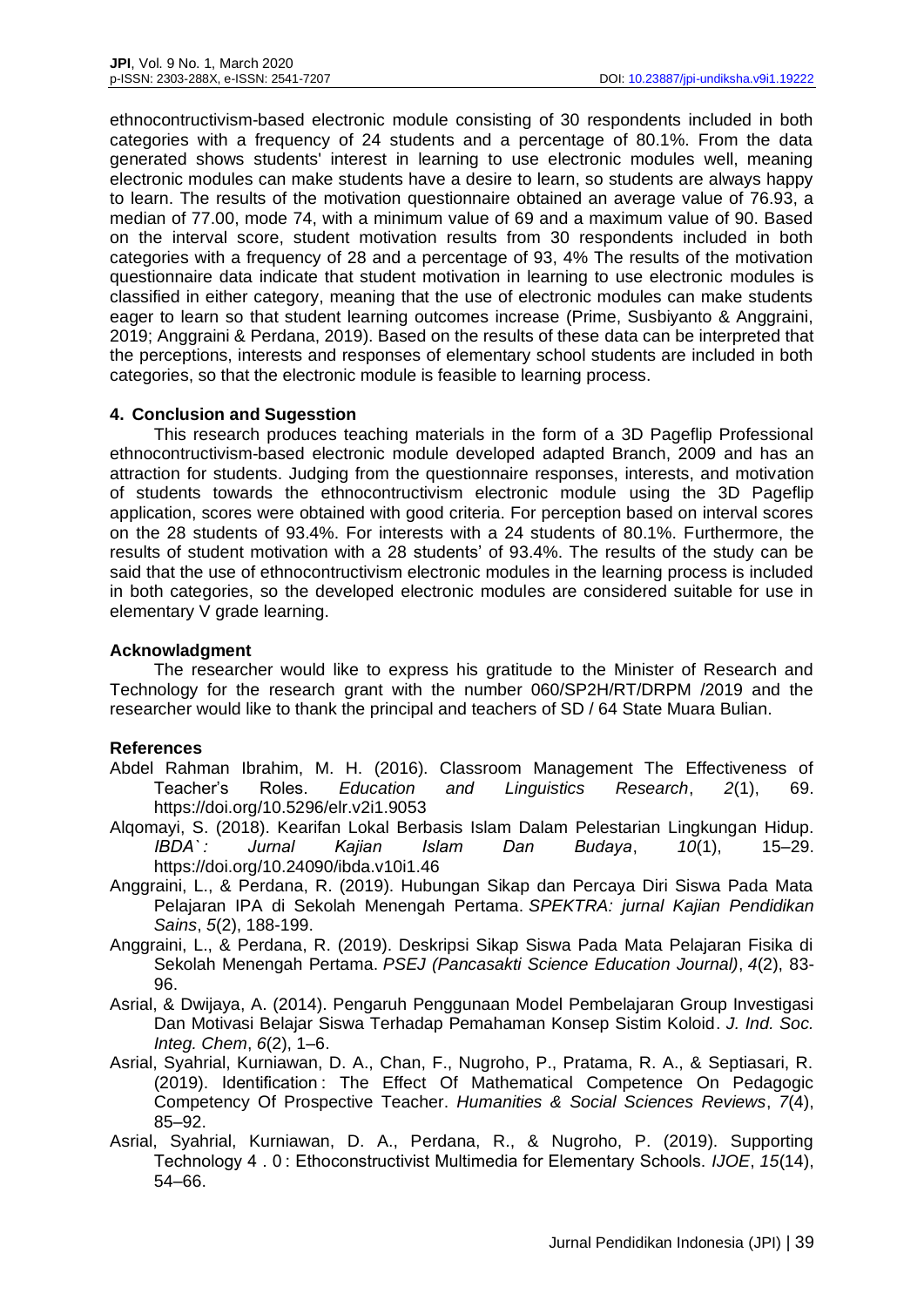- Asrial., Syahrial., Kurniawan, D. A., Chan, F., Septianingsih, R., Perdana, R. (2019). Multimedia Innovation 4.0 in Education: E-Modul Ethnoconstrucivism. *Universal Journal of Educational Research.* 7(10), 2098-2107.
- Astalini, Kurniawan, D. A., & Sumaryanti. (2018). Sikap Siswa Terhadap Pelajaran Fisika di SMAN Kabupaten Batanghari. *Jurnal Ilmu Pendidikan Fisika*, *3*(2), 59–64.
- Astalini., Kurniawan, D. A., Kurniawan, N., Anggraini, L. (2019). Evaluation of Student's Attitude Toward Science in Indonesia. Open Journa of Educational Research (OJER), 3(1), 1-12.
- Astalini, Kurniawan, D. A., Darmaji, Sholihah, L. R., Perdana, R. (2019).Characteristics Of Students' Attitude To Physics In Muaro Jambi High School. Humanities & Social Science Reviews (HSSR), 7(2), 91-99
- Branch. (2009). "Instructional Design: The ADDIE Approach". London: Library of Congress.
- Budiarti, R. S., Harlis., Natalia, D. (2020). High Oder Thinking Skills for Biology Education: Applied Microbiology Learning Videos Based on Jambi Local Wisdom. *Universal Journal of Education Resaerch,* 8(2), 689-694.
- Cahyanti, F. D., Sinaga, P., & Amsor, N. A. (2018). Effectiveness of the new generation ebook application for mobile phones in improving the conceptual mastery of kinematics. *International Journal of Mobile Learning and Organisation*, *13*(2), 217. https://doi.org/10.1504/ijmlo.2019.10017848
- Citrawathi, D. M., Adnyana, P. B., & Santiasa, M. P. A. (2016). Analisis Kebutuhan Untuk Pengembangan Modul Inkuiri Berbasis Pertanyaan (Mibp) Di Smp. *JPI (Jurnal Pendidikan Indonesia)*, *5*(1), 1–11. https://doi.org/10.23887/jpi-undiksha.v5i1.8289
- Darmaji., Astalini., Kurniawan, D. A., Parasdila, H., Irdianti., Susbiyanto., Ikhlas, M., Kuswanto. (2019). E-Module Based Problem Solving in Basic Physics Practicum for Science Process Skills. International Journal of Online and Biomedical Engineering (IJOE), 15 (15). 4-17
- Darmaji., Astalini., Kurniawan, D. A., Parasdila, H., Irdianti., Hadijah, S., Perdana, R. (2019). Practicum Guide: Basic Physics Based of Science Process Skills. *Humanities and Social Science Reviews,* 7(4), 151-160
- Djidu, H., & Jailani, J. (2018). Developing problem based calculus learning model. *Jurnal Kependidikan: Penelitian Inovasi Pembelajaran*, *2*(1), 68. https://doi.org/10.21831/jk.v2i1.12689
- Imansari, N., & Sunaryantiningsih, I. (2016). Volt jurnal ilmiah pendidikan teknik elektro. *VOLT : Jurnal Ilmiah Pendidikan Teknik Elektro*, *2*(1), 11–16. Retrieved from http://jurnal.untirta.ac.id/index.php/VOLT/article/view/1478/1169
- Kurniawan, D.A., Astalini., Anggraini, L. (2019). Evaluasi Sikap Siswa Smp Terhadap Ipa Di Kabupaten Muaro Jambi. Jurnal Ilmiah Didaktika: Media Ilmiah Pendidikan dan Pengajaran, 19(1), 124-139.
- Koderi. (2017). Pengembangan Modul Elektronik Berbasis SAVI Untuk Pembelajaran Bahasa Arab. *Teknologi Pendidikan*, *19*(3), 206–223. https://doi.org/https://doi.org/10.21009/JTP1903.4
- Manasia, L. (2015). Enjoyment of Learning in Upper Secondary Education. An Exploratory Research. *Procedia - Social and Behavioral Sciences*, *180*(December), 639–646. https://doi.org/10.1016/j.sbspro.2015.02.172
- Maison., Ernawati, M. D. W., Budiarti, R. S., Kurniawan, W., Ningsih, Y., Puspitasari, T. O., Jannah, N., Putra, D. S. (2019). Learning in Nature Science: Social Implication, Normality of Scientist., Attitudes Towards Investigation of Natural Science, and Interest Adds To Science Learning Time. *International Journal of Scientific & Technology Research,* 8(12), 1478-1484.
- Maison., Astalini., Kurniawan, D. A., Perdana, R., Anggraini, L. (2019). The Phenomenon of Physicology Senior High School Education: Relationship of Students' Attitudes towards Physics, Learning Style, Motivation. *Universal Journal of Educational Research.* 7(10), 2199-2207.
- Maison., Darmaji., Astalini., Kurniawan, D. A., Sumaryanti., Perdana, R. (2020). Supporting Assessment in Education: E-Assessment Interest in Physics. *Universal Journal of*